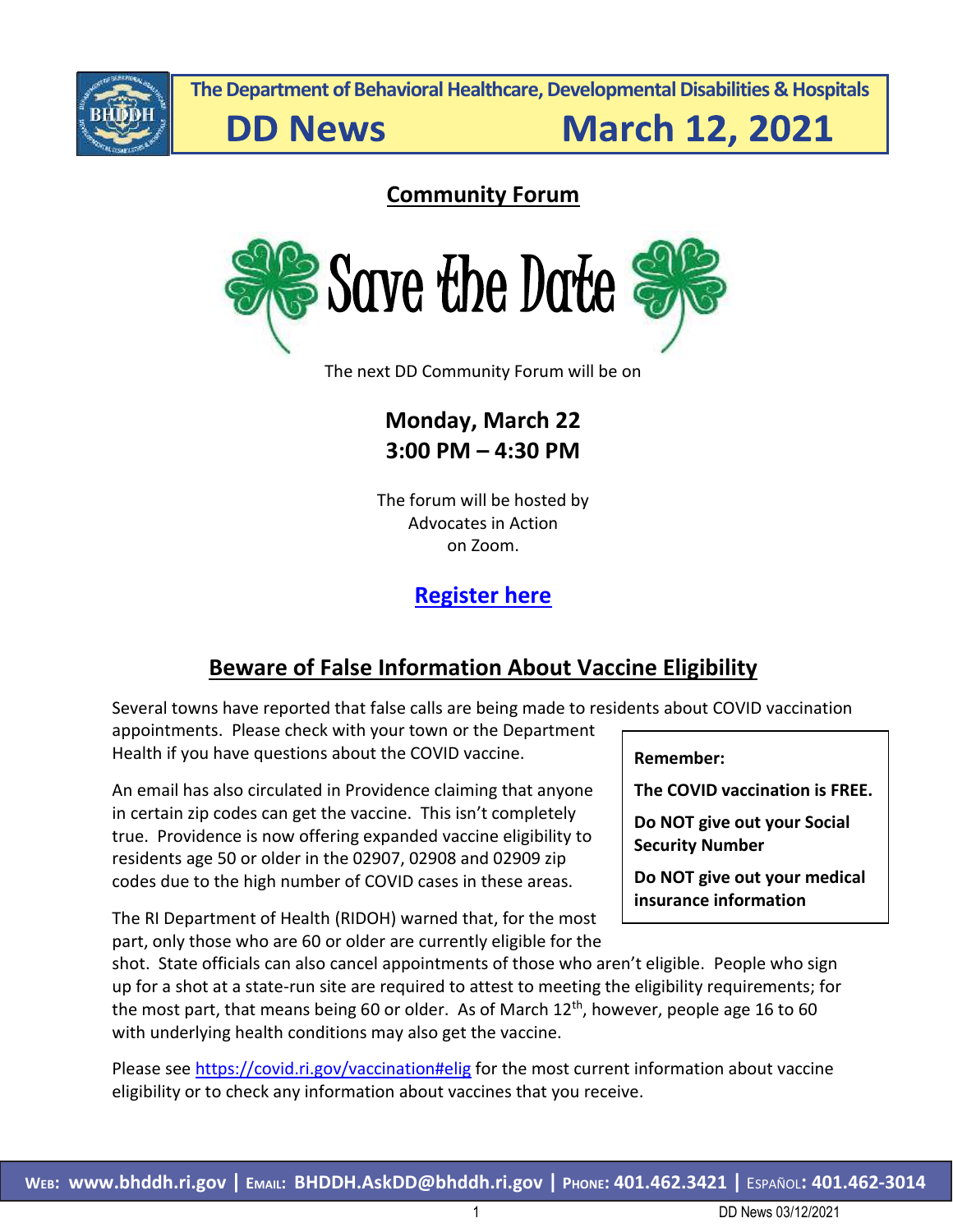## **Disability in the Time of COVID-19**

#### **A publication from The American Association of People with Disabilities (AAPD)**

Covid-19 has created new and significant challenges for Americans with regard to accessing employment, healthcare, and education. For Americans with disabilities, these challenges are often devastating and life-threatening.

While the struggles faced by people with disabilities have been widespread and urgent during the pandemic, advocates have had less opportunity to bring attention to them due to sheltering in place, social distancing, and the general movement to online communications during the pandemic.

#### **"Stories about pandemic life from the disability community need to be told, and that's what we're doing here in this publication."**

In this online publication you'll find stories about work, parenting, transitioning out of congregate settings, and accessing services in this new era of virtual meetings and social distancing. All of them support policy recommendations from AAPD on how to support community integration, increase access to critical services, and create opportunities to secure more equitable and inclusive economic recovery for the largest minority in the country: people living with disabilities.

#### **Table of Contents**

| <b>Lessons from Covid-19</b>                                                                 |
|----------------------------------------------------------------------------------------------|
| José and Gabrielle (an audio story)                                                          |
| Working during the pandemic: being a personal care assistant                                 |
| <b>Andre and Kenya (an audio story)</b>                                                      |
| Working during the pandemic: teaching special education                                      |
| <b>Making Telehealth Accessible for People with Disabilities</b>                             |
| The Journey Home: How congregate settings can be dangerous to live in and also hard to leave |
| <b>Transitioning out of a Congregate Setting During the Pandemic:</b>                        |
| Working during the pandemic: on helping others transition out of congregate care             |
| Working during the pandemic: on the role of community                                        |
| Working during the pandemic: supporting others as a clinical psychologist                    |
| Working during the pandemic: on delivering groceries                                         |
| <b>Working during the pandemic: transporting patients</b>                                    |
|                                                                                              |



*Th[e American Association of People with Disabilities](https://www.aapd.com/) is a national cross-disability rights organization advocating for full civil rights for the over 60 million Americans with disabilities by promoting equal opportunity, economic power, independent living, and political participation.*

*Find the publication on [medium.com](https://medium.com/disability-in-the-time-of-covid-19/publication-overview-99825b3dcfe7), a digital publishing platform. In their words, "Anyone*  **Medium** can write on Medium. Thought-leaders, journalists, experts, and individuals with unique *perspectives share their thinking here. You'll find pieces by independent writers from around the globe, stories we feature and leading authors, and smart takes on our own suite of blogs and publications."*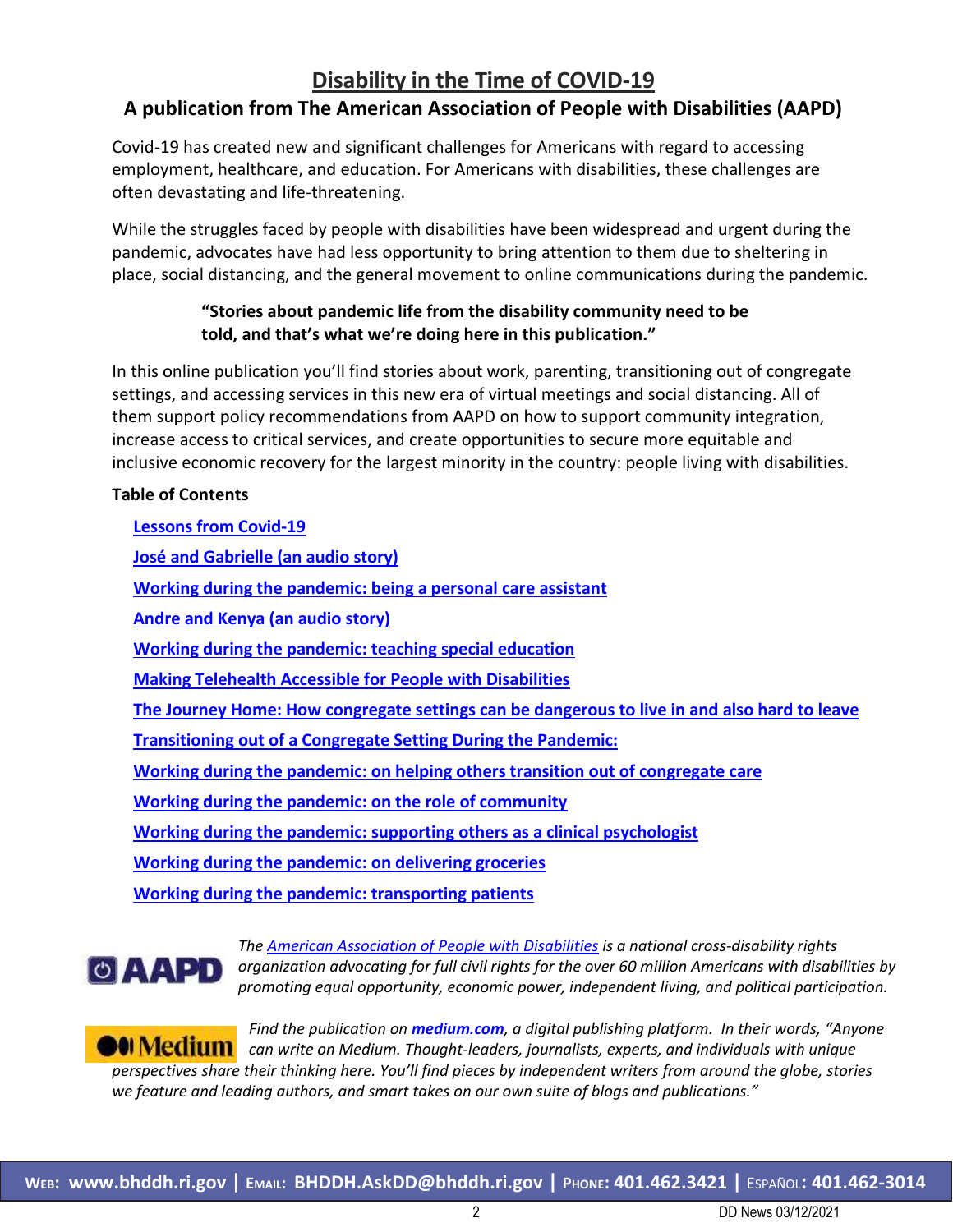# **NASDDDS Documentary "Our COVID Story" to air on Facebook Thursday, March 25 at 3:00 PM**

**<https://www.facebook.com/NasdddsUS>**

Laugh, cry, but do not ever forget these moments in history. Join NASDDDS for the world FACEBOOK premiere of "Our COVID Story" in honor of Developmental Disabilities Awareness Month in March. This documentary originally aired at the NASDDDS annual conference in November. The story highlights advocates with intellectual and developmental disabilities along with the state system directors and key partners who have joined together to strengthen the system of supports in each state during these challenging times. A story of creativity, resiliency, and partnership deserving recognition by us all. This documentary is dedicated to those supported, all state staff, providers, DSPs, and other key allies who make it possible. Get your popcorn and watch on Facebook on March 25 at 3:00 pm.

*The [National Association of State Directors of Developmental Disabilities Services](https://www.nasddds.org/) (NASDDDS) represents the nation's agencies in 50 states and the District of Columbia providing services to children and adults with intellectual and developmental disabilities and their families. NASDDDS promotes visionary leadership, systems innovation, and the development of national policies that support home and community-ba sed services for individuals with disabilities and their families.*

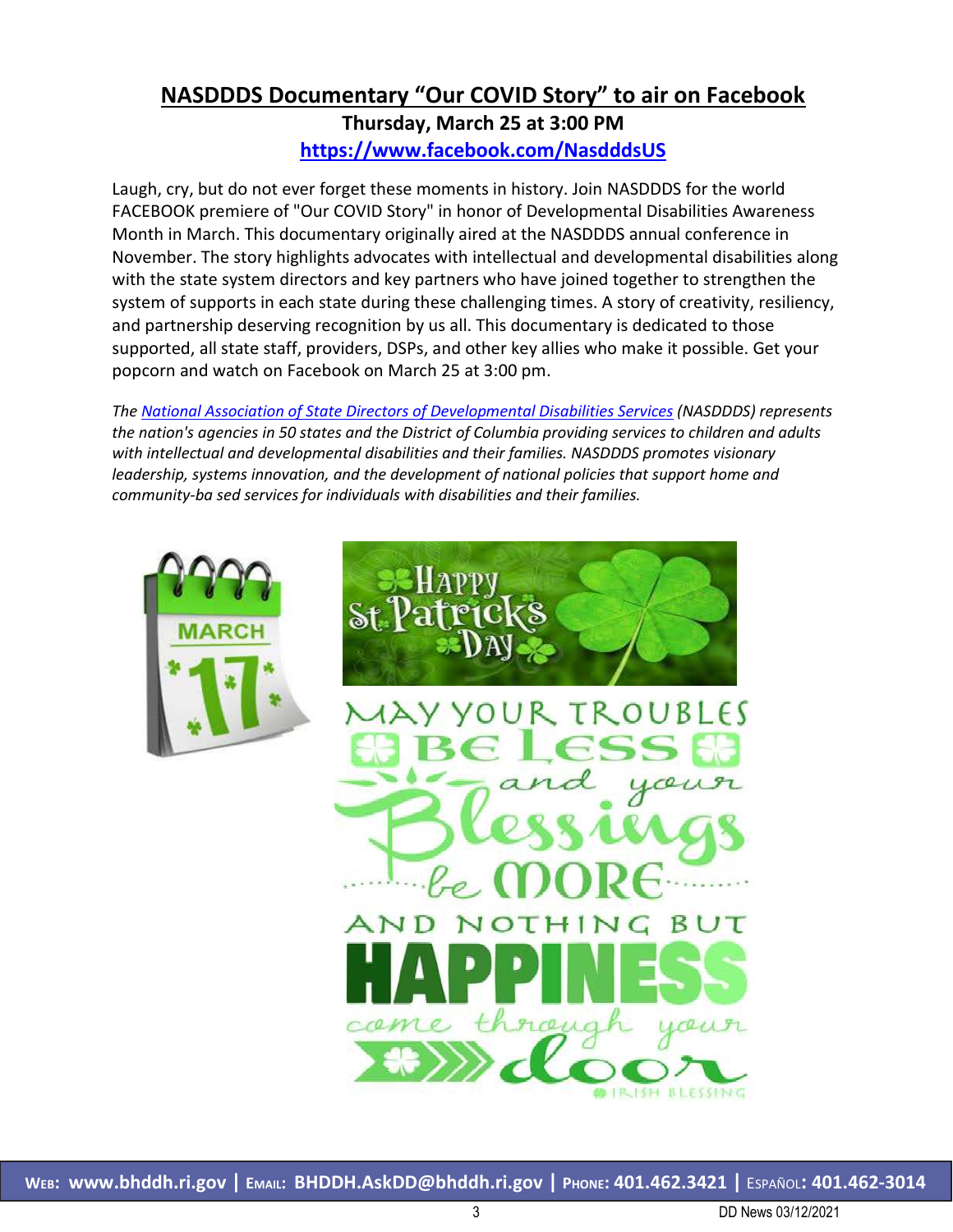# **"Survivor Voices: Making a Difference" from the Brain Injury Advisory Council**

Kelly Lang and Carole Starr, NCAPPS Brain Injury Learning Collaborative faculty and members of the Brain Injury Advisory Council were instrumental in developing this important video: Survivor [Voices: Making a Difference ,](https://urldefense.com/v3/__https:/hsri.us2.list-manage.com/track/click?u=abe97fa7a35fb4137a263a13a&id=1f6ba966bf&e=af048923e9__;!!KKphUJtCzQ!YgGgNkx6HIlNH4-_AMow6eKszLVjdoTElGpzL_jcn1bdC0LCnlbksA9uND2r56YI77UNCn8$) marking Brain Injury Awareness Month. Check it out! For more information about the Advisory Council, contact Greg Ayotte at [gayotte@biausa.org.](mailto:gayotte@biausa.org)



# **Newly Redesigned Screening Site**

Mental Health America (MHA) announces a brand-new screening site. The site design has been overhauled to make functionality easier for new users. It hosts online screening tools (**[MHAscreening.org](https://urldefense.com/v3/__http:/MHAscreening.org__;!!KKphUJtCzQ!b-mGWTlvdh5I6JuuKWGudi43NrdMl_evpGyx5E3mgxbD4Q2JnyRUfSLTAlp9bx903ZvMh0E$)**) along with dozens of articles for individuals who are first seeking help for their mental health and may have never been treated for their mental health concerns before.

#### **[Visit the new screening site](https://urldefense.com/v3/__https:/default.salsalabs.org/Ta000585c-8e8a-445c-8d1b-e4ff373db09c/5f4718d4-2f99-44c0-adb5-6f43a14896b9__;!!KKphUJtCzQ!b-mGWTlvdh5I6JuuKWGudi43NrdMl_evpGyx5E3mgxbD4Q2JnyRUfSLTAlp9bx90w0hf0lU$)**

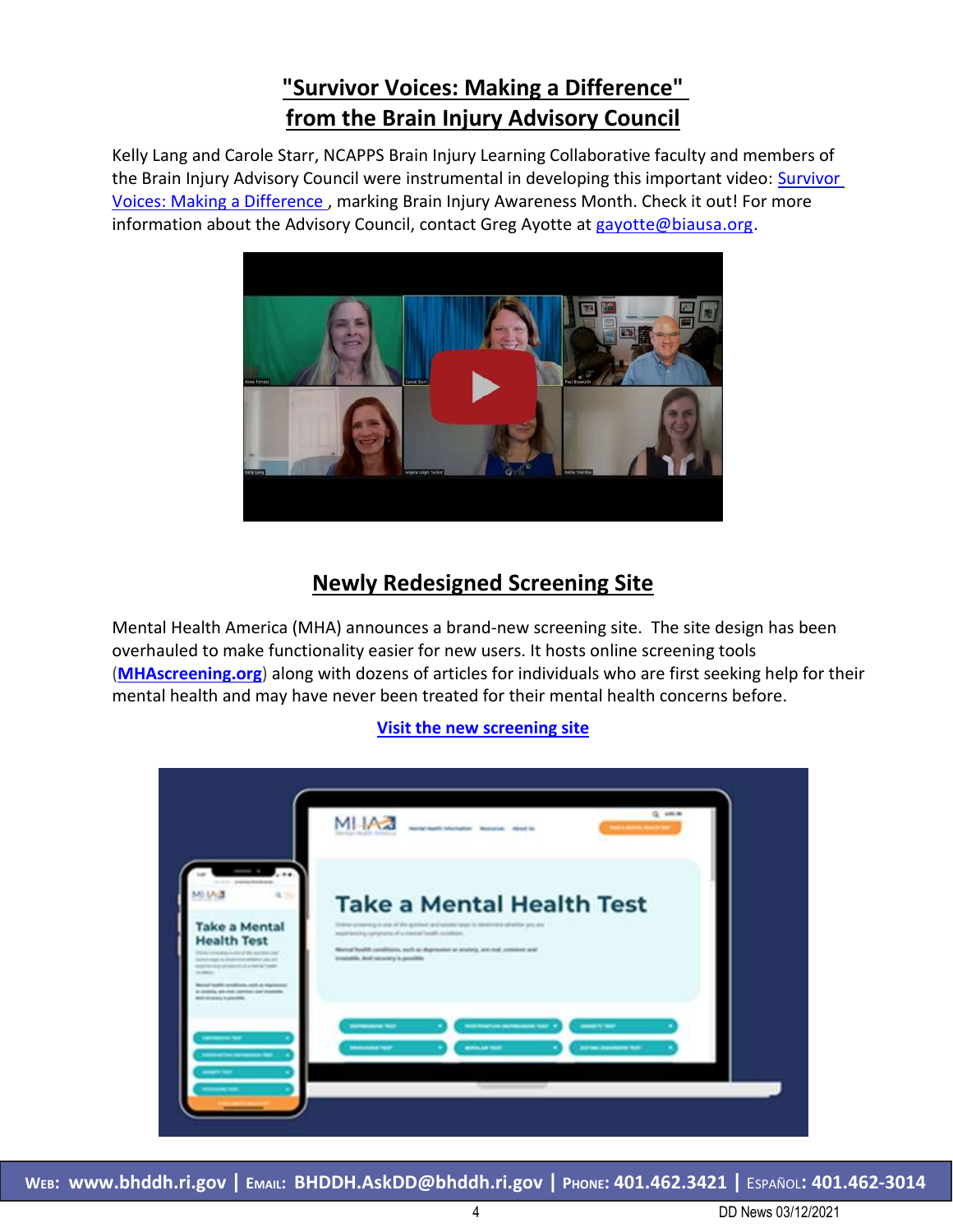### **In Bristol Warren, an uncommon bond between teacher and students**

By Ted Hayes[, https://www.eastbayri.com/stories/in-bristol-warren-an-uncommon-bond-between](https://www.eastbayri.com/stories/in-bristol-warren-an-uncommon-bond-between-teacher-and-students,88458)[teacher-and-students,88458](https://www.eastbayri.com/stories/in-bristol-warren-an-uncommon-bond-between-teacher-and-students,88458)

*Leah Keith, who has Down Syndrome, helps her developmentally disabled students learn and grow through the power of expression and confidence*



*[Art teacher Leah Keith enjoys a moment with one of her students,](https://www.eastbayri.com/uploads/original/20210301-110324-LEAH%201.jpg)  Alan Leach. RICHARD W. DIONNE JR.*

Even across the dull screen of a 10" Chromebook, the joy was impossible to miss when art teacher Leah Keith logged on Friday morning to talk to one of her classes at Mt. Hope High School.

It was Ms. Keith's 34th birthday, and soon her students would jubilantly sing "Happy Birthday" to the teacher who has become one of their favorites. For now though, it was a time to catch up since the last time they met.

Students clamored for attention on the other side of the screen. Alan Leach held up a small rock he'd painted in a kaleidoscope of purples, blues, pinks and reds. Claudia

Rezendes showed off a collage she'd made following a recent assignment. There were others, too — collages and paintings, short poems and other works of art. The kids were excited to see her, as they are every week. And behind their masks, you could see their smiles.

In the four months since Ms. Keith began teaching art classes at Mt. Hope and Kickemuit, her 16 students' day-to-day teachers say they've seen a marked difference in their kids through their interactions with Ms. Keith, who has Down Syndrome. The adage is that the best teachers teach what they know, and in the case of her students, who all cope with autism, Down Syndrome and other developmental disabilities, that connection has opened up a world that previously was not as colorful, warm or inviting.

"As a special education coordinator, one of my goals is to make sure that these students are prepared when they're ready to have a career," said Kickemuit teacher Rachel Koger, who was instrumental in bringing Ms. Keith into the classroom last year. "Leah is more qualified than any other art teacher I know; when she comes into the room, she has a connection with those kids unlike any other. It's been amazing."

#### **Expression through art**

For much of her life, Ms. Keith felt like an outsider. Growing up in Barrington, she yearned to but always had a hard time relating to and fitting in with the wider world around her. But early on she found a doorway in art and the written word. Expressing herself creatively has given her the joy of self-expression, taught her self-confidence and provided a passion and a purpose. It has made her feel connected, and she has thrived.

Over the last four years she has published "I Am Leah," a book of art and poetry now available locally and online, opened up a studio at 30 Cutler St. in Warren, [has a website](http://www.iamleah.com/) and was previously honored as the spotlight artist in Art Night Bristol Warren.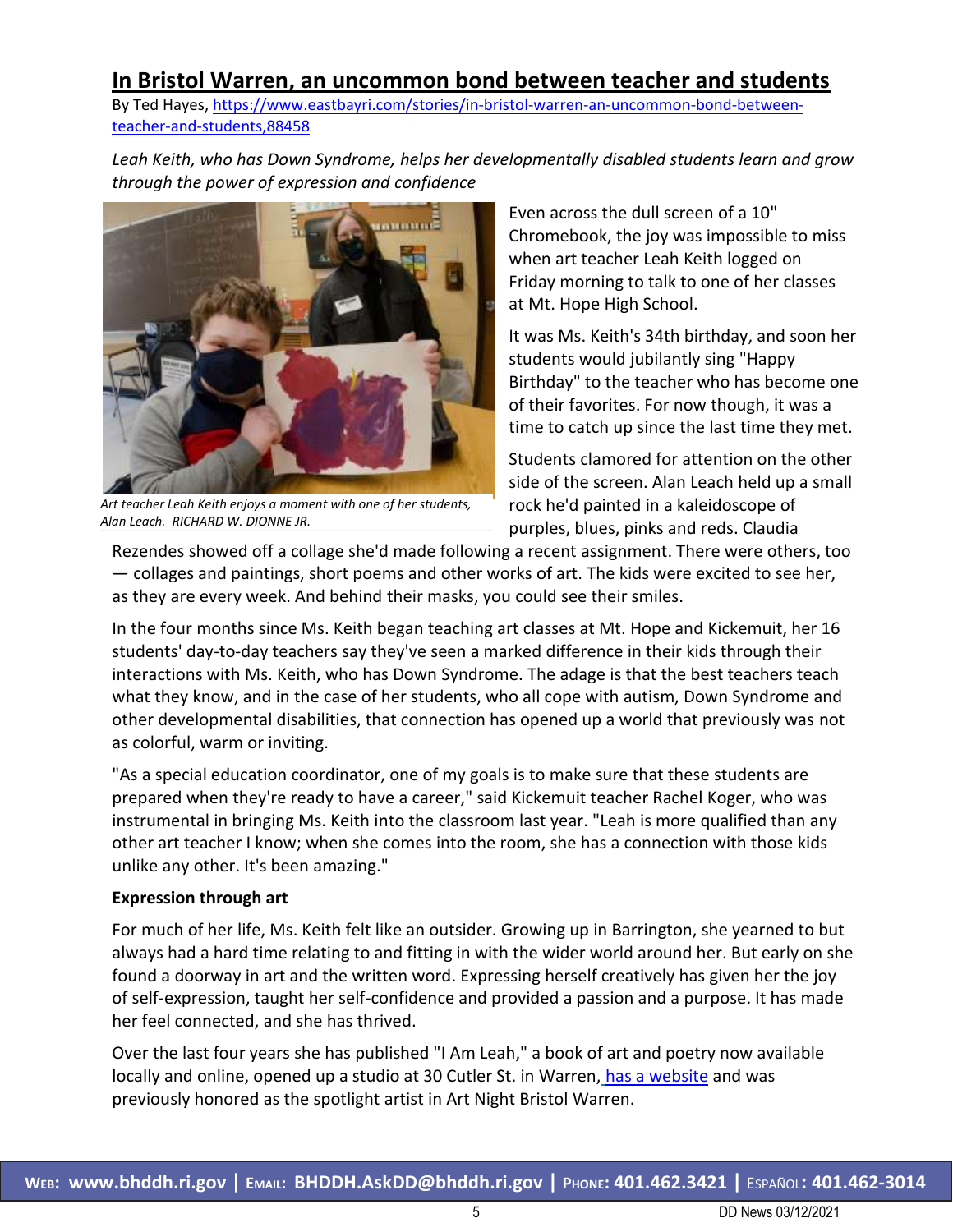"I always loved art," she said. Now, teaching it "is like therapy. I'm happy when I write and paint. It all comes out and I just let it."

That release was what Ms. Koger was looking for when she first thought of Leah as a teacher last year. They'd known each other for years through family, and Ms. Koger said she always had tremendous respect for Ms. Keith's artistic ability and fearlessness. Plus, she always thought she was cool.

"This year it was really hard to find specialists for our students," Ms. Koger said. "I kept advocating and advocating, saying 'We at least need art and music.' They (administrators) said, 'If you know anybody, let us know.'"

Ms. Keith immediately came to mind, and she suggested her to district administrators.

"I thought this would be awesome for her," she said. "She's amazing, she loves kids and she loves to advocate, and help others be strong. I thought it would be awesome if they would consider it." Word soon came back that the district was willing to let Ms. Keith work with the kids, and they put her on the payroll in November. Her tenure has been magical ever since, Ms. Koger said:

Students "absolutely love art and they love her," she said. "They want to show off what they've done; they're super proud. It's really hard for them to (be open) but definitely, their selfconfidence and pride has gone up."

The same has been the case at Mt. Hope, where Ms. Keith oversees about 10 students in teacher Sabrina Sanchez's charge.

#### **Art as therapy**

Ms. Keith's weekly classes are more than a chance for students to learn traditional artistic techniques. She said Friday that her goal in teaching is to give students assignments that make them think — and challenge them to translate those thoughts onto the written or painted page.

Lessons sometimes include listening to music, and taking that time to meditate on it and try to express how it makes them feel. Another assignment was to make a collage full of images of things that inspire them. Other lessons are open-ended, asking students to express themselves when thinking of large themes like life and fulfillment.

Through it all, Ms. Keith has gotten help from her friend Stephen Alfano and her mother, Debbi Coury, with whom she shares a home on Touisset Road in Warren. While Ms. Coury helps Leah prepare her lesson plans and sometimes plays a technical role in running online meetings, it's definitely the Leah show, she said:

"They have a lot of obstacles in their way toward expressing themselves, and how to navigate their environment and stay calm," she said of her daughter's students. "Leah is really good at bringing them out."

Ms. Keith said she too has benefited from and thrives on teaching. She loves kids, loves instilling some of her knowledge and philosophy, and has a knack for bringing students around her to listen and learn. Though the next year's school budget has yet to be set, both she and Ms. Koger said they hope her lessons will continue.

"I just like being a teacher," she said. "I like hanging out with them and seeing them grow."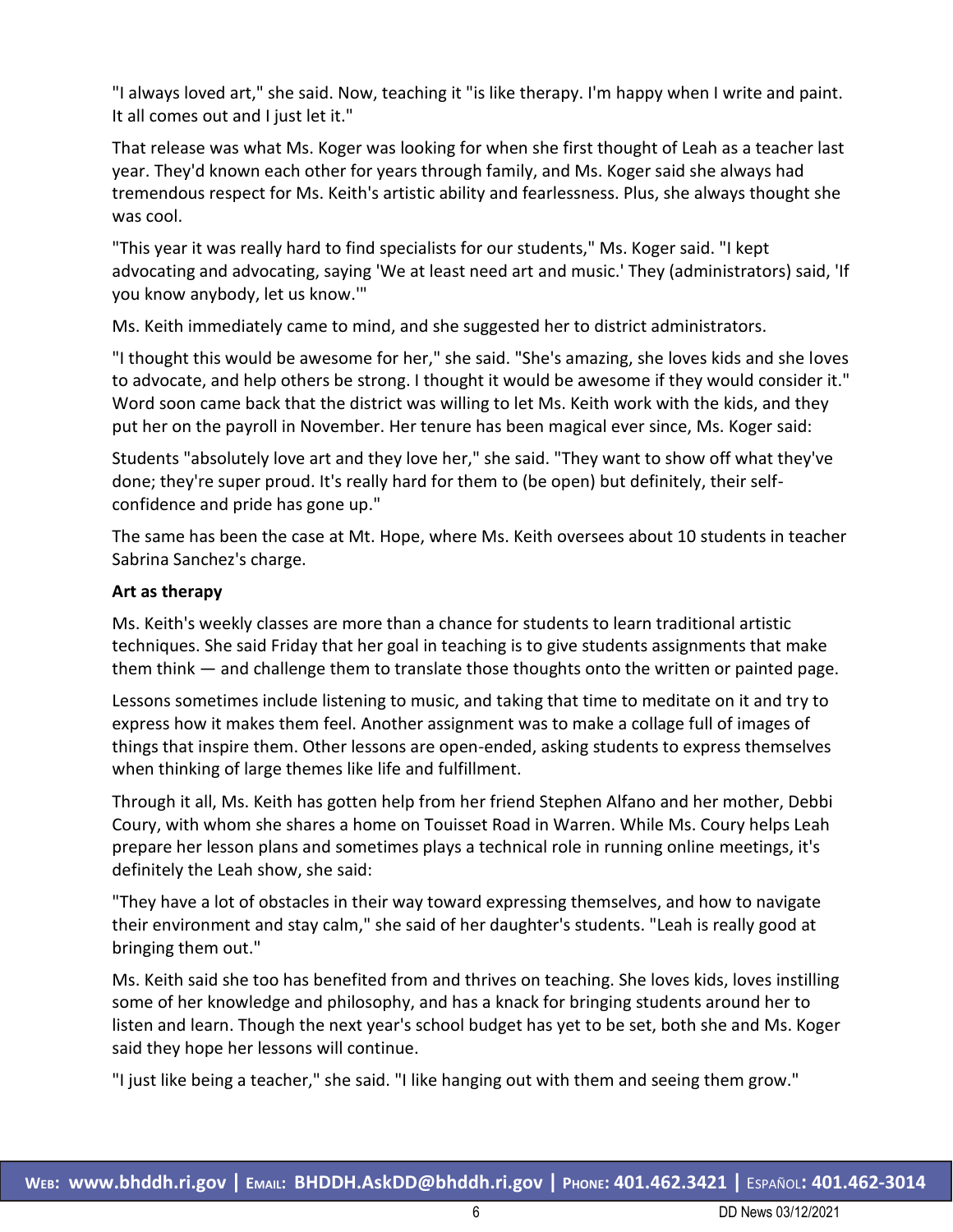# **If you are experiencing a mental health crisis, BH Link is here for you**

BH Link's mission is to ensure all Rhode Islanders experiencing mental health and substance use crises receive the appropriate services they need as quickly as possible in an environment that supports their recovery. Call 911 if there is risk of immediate danger. Visit the BH Link website at [www.bhlink.org](http://www.bhlink.org/) or for confidential support and to get connected to care:

# CALL **(401) 414-LINK (5465)** If under 18 CALL: **(855) KID(543)-LINK(5465)**

Visit the 24-HOUR/7-DAY TRIAGE CENTER at 975 Waterman Avenue, East Providence, RI

## **Stay Informed with Information on COVID-19**

#### **Rhode Island Department of Health COVID-19 Resources**

| Hotline | (401) 222-8022 or 211 after hours;   |
|---------|--------------------------------------|
| Email   | RIDOH.COVID19Questions@health.ri.gov |
| Website | https://health.ri.gov/covid/         |

#### **Center for Disease Control COVID-19 Information**

| Website | cdc.gov/coronavirus                                                 |
|---------|---------------------------------------------------------------------|
| Videos  | https://www.cdc.gov/coronavirus/2019-ncov/communication/videos.html |
|         | Includes a link to ASL videos                                       |

#### **BHDDH Information on COVID-19's Impact on DD Services and the DD Community**

Website [bhddh.ri.gov/COVID](http://www.bhddh.ri.gov/COVID) 

#### **RI Parent Information Network (RIPIN)**

| Website     | https://ripin.org/covid-19-resources/        |
|-------------|----------------------------------------------|
| Call Center | (401) 270-0101 or email callcenter@ripin.org |

#### **Advocates in Action – for videos and easy to read materials**

Website <https://www.advocatesinaction.org/> *Website offers BrowseAloud, which will read the website to you*

# **Sign Up for Our Email List**

If you aren't receiving email updates and newsletters from BHDDH, you can sign up on our

website. From the main BHDDH page at [bhddh.ri.gov,](http://www.bhddh.ri.gov/)

select **What's New**, then go to bottom and click on **DD Community Newsletter**. The link to sign up for the BHDDH

**DD Community Newsletter** SIGN UP FOR THE BHDDH NEWSLETTER

Newsletter is directly below the title, as shown in the picture at right.

### **Contacting DD Staff**

DDD has put extended hour phone coverage in place with a central business hour phone number and an on-call number for nights and weekends.

If you have a vital need, please call the numbers on the next page. If you have any general questions or concerns, please email them if you can, in order to try to leave the phone lines free for those who need to call. We will do our best to address your questions directly or through future newsletters.